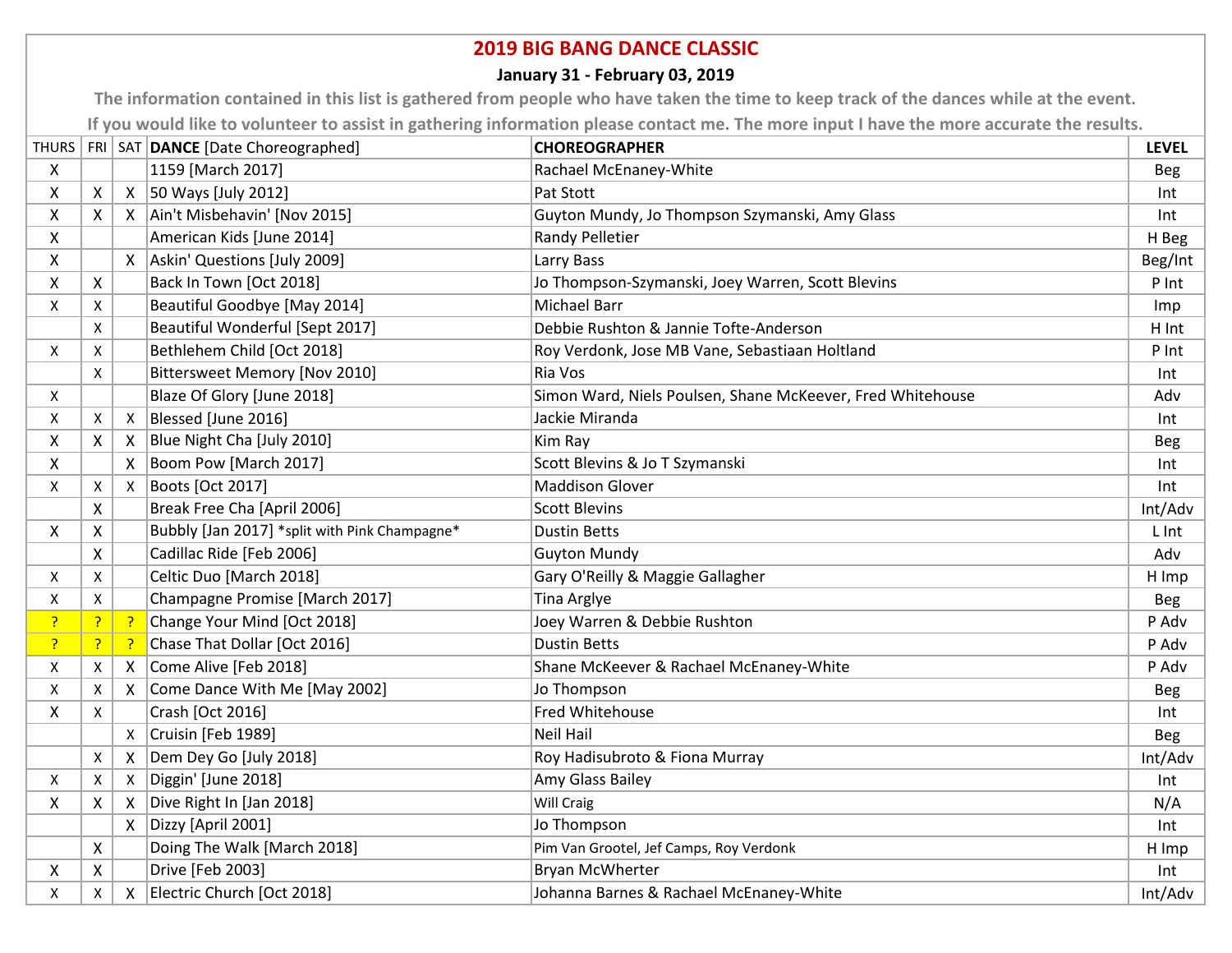|              |    |                 | Everybody Feel Good [Jan 2019]   | Scott Blevins & Rachael McEnaney                  | P Int      |
|--------------|----|-----------------|----------------------------------|---------------------------------------------------|------------|
|              | X  |                 | Everybody's Groovin' [Aug 2017]  | Rhoda Lai & Jo Thompson Szymanski                 | Int        |
| Χ            | Х  | X               | Falling Walls [Nov 2018]         | Darren Bailey                                     | Int        |
| X            |    |                 | <b>Faster Harder</b>             | Choreographer?                                    | ??         |
|              | X  |                 | Feel [Sept 2008]                 | <b>Scott Blevins</b>                              | Int        |
| X            |    |                 | Fireball [July 2014]             | <b>Will Craig</b>                                 | P Int      |
|              | Χ  | Χ               | Follow Me [July 2013]            | Darren Bailey, Raymond Sarlemijn, Fred Whitehouse | Int/Adv    |
|              | Х  |                 | Four Leaf Clover [May 2018]      | Amy Glass & Darren Bailey                         | Int        |
|              | X  |                 | Fully Clothed [Aug 2018]         | Scott Blevins & Betsy Courant                     | Int        |
| X            |    |                 | Get It Right [June 2018]         | <b>Maddison Glover</b>                            | Imp        |
| X            | Χ  |                 | Girl Crush [March 2015]          | Rachael McEnaney & Alison Johnstone               | H Int      |
| X            | Χ  | $\mathsf{X}$    | Globetrottin' [Oct 2018]         | Fred Whitehouse, Simon Ward, Daniel Trepat        | Int        |
| X            | Χ  | Х               | Groovy Love [July 2018]          | Fred Whitehouse, Daniel Trepat, Jonas Dahlgren    | Imp        |
|              |    | Χ               | Gypsy In The Night [Feb 2018]    | <b>Scott Blevins</b>                              | Int        |
| X            |    | Х               | Gypsy Queen [May 2016]           | <b>Hazel Pace</b>                                 | <b>Beg</b> |
| X            |    |                 | Handclap [May 2016]              | Bracken Ellis & Brandon Zahorsky                  | P Int      |
| X            |    | X               | Havana Cha [Sept 2017]           | Ria Vos                                           | H Beg      |
| X            | X  |                 | Have Fun Go Mad [Aug 1999]       | <b>Scott Blevins</b>                              | Int        |
| $\times$     |    |                 | Healing Hands [Aug 2018]         | <b>Maddison Glover</b>                            | Int        |
|              |    | X               | Helium [Feb 2017]                | <b>Will Craig</b>                                 | Int        |
| X            | X  |                 | High On Loving You [April 2016]  | <b>Will Craig</b>                                 | Int        |
| $\mathbf{P}$ |    | $\frac{1}{2}$ ? | Hola [Jan 2018]                  | <b>Dustin Betts</b>                               | L Int      |
| $\mathsf{X}$ |    |                 | How I Want Ya [March 2016]       | Joey Warren & Rachael McEnaneny                   | P Adv      |
| XX           | Χ  |                 | I Close My Eyes [March 2018]     | <b>Hazel Pace</b>                                 | <b>Beg</b> |
|              | XX |                 | If You Ever [Oct 2017]           | Joey Warren & Heidi Oswald                        | Int        |
|              | Χ  |                 | I'm No Latino [Nov 2018]         | John Robinson                                     | Int        |
|              |    | X               | Islands In the Stream [May 1999] | Karen Jones                                       | Int        |
| X            |    | X               | Jessie [Oct 2018]                | Rachael McEnaney-White & Simon Ward               | Int/Adv    |
|              | X  | Χ               | Just A Phase [Jan 2019]          | Maddison Glover & Fred Whitehouse                 | Int        |
| X            |    | X               | Just Dance Dance Dance           | Various                                           | Various    |
|              | X  |                 | Lady In Red [April 2017]         | Simon Ward                                        | Adv        |
| X            | Х  |                 | Lay It Back [Sept 2017]          | Shane McKeever, Fred Whitehouse, Guyton Mundy     | Adv        |
| X            | X  |                 | $X$ Lay Low [Aug 2015]           | Darren Bailey                                     | Imp        |
|              | X  |                 | Let It Out [March 2017]          | Rachael McEnaney-White                            | Int/Adv    |
| X            |    |                 | Levels [Sept 2015]               | <b>Will Craig</b>                                 | Int        |
| X            | Χ  | $\mathsf{X}$    | Lie To Me [Aug 2018]             | Ami Carter                                        | Adv        |
| X            | Х  | X               | Lonely Drum [June 2017]          | Darren Mitchell                                   | E Int      |
|              | Х  | Χ               | Lost In Love [June 2018]         | Maddison Glover & Simon Ward                      | Int        |
|              |    |                 | $X$ Love Rush [Nov 2018]         | Simon Ward, Maddison Glover & Niels Poulsen       | Int        |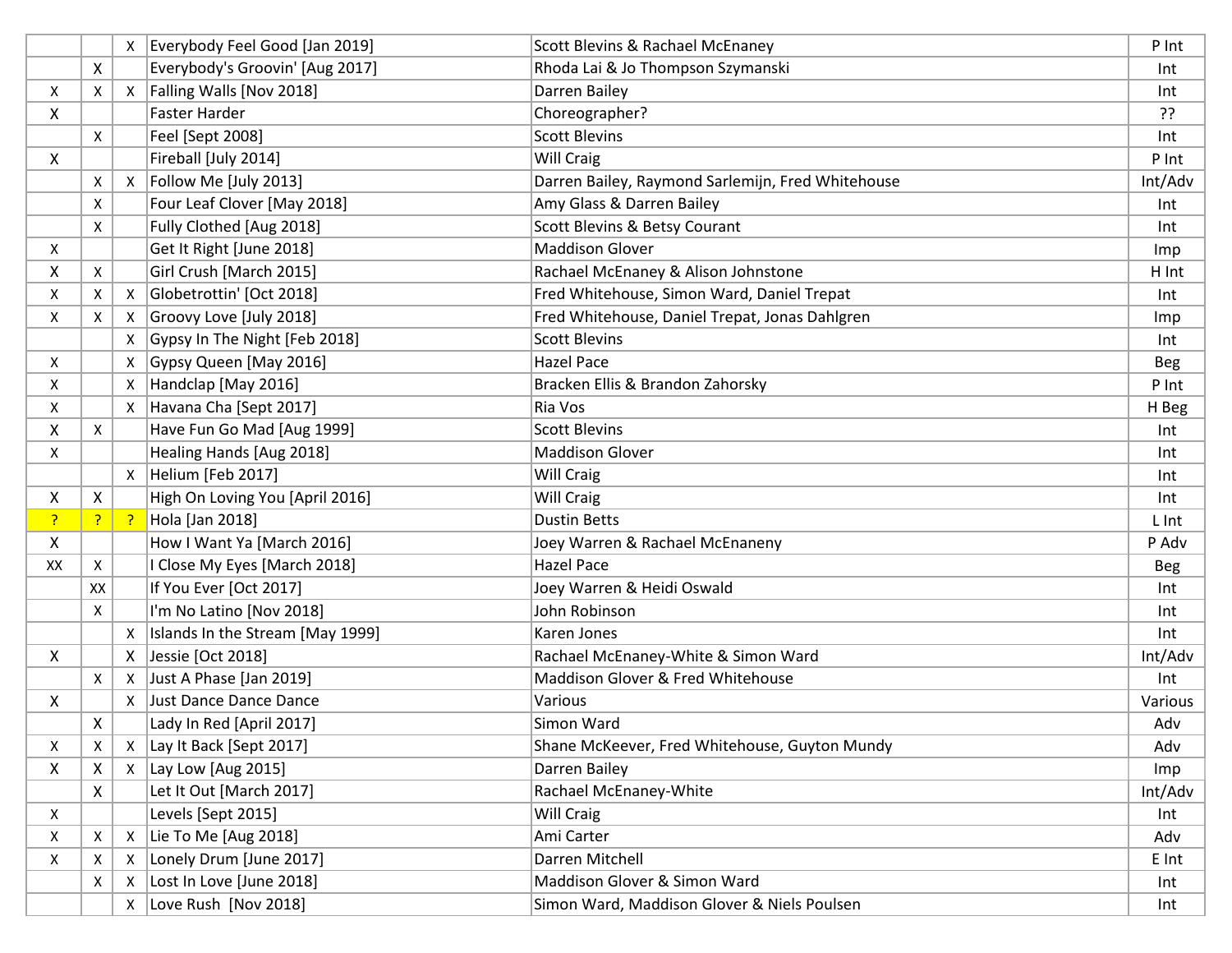|              | X  |              | Make It Shake [Oct 2014]                  | Fred Whitehouse & Darren Bailey                    | Adv        |
|--------------|----|--------------|-------------------------------------------|----------------------------------------------------|------------|
| X            | Χ  | Χ            | Make Ya Move [May 2018]                   | Roy Hadisubroto & Fiona Murray                     | P H Int    |
|              |    | X            | Make You Mine [Oct 2018]                  | Darren Bailey                                      | Int        |
|              |    | Х            | Mamma Maria [May 2009]                    | <b>Frank Trace</b>                                 | U Beg      |
|              |    | X            | Mmm Bop [May 1998]                        | Kelly Kaylin                                       | Int        |
| X            | X  | X            | Mood Swing [March 2018]                   | Maddison Glover, Simon Ward, Chris Watson          | Int        |
| X            |    |              | More Dessert [May 2016]                   | Guyton Mundy & Klara Wallman                       | P Int      |
| X            |    |              | Muddy Waters [Nov 2017]                   | Darren Bailey                                      | P Adv      |
|              | X  |              | Music To My Eyes [Oct 2018]               | Derek Steele & Simon Ward                          | Imp        |
| X            |    | Χ            | My Heart Is In Havana [Nov 2017]          | <b>Bradley Mather</b>                              | Int/Adv    |
| X            | Χ  |              | X   My Rules [Sept 2018]                  | Amy Glass Bailey                                   | P Int      |
| P,           | -? | -?           | Natural Selection [June 2004]             | <b>Guyton Mundy</b>                                | Adv        |
| X            | Χ  |              | No Stress [July 2017]                     | Shane McKeever                                     | Int        |
|              | X  |              | Nu Flow [Dec 2003]                        | Rachael McEnaney & Paul McAdam                     | Adv        |
| X            |    |              | Off The Chain [June 2014]                 | Fred Whitehouse & Darren Bailey                    | P Int/Adv  |
| X            |    |              | Oh Mama Hey [Oct 2017]                    | Guyton Mundy & Jo Thompson Szymanski               | Int        |
|              | X  |              | One Less [Aug 2014]                       | Joey Warren & Brenna Stith                         | P Int      |
|              | X  |              | Oops Baby [Dec 2016]                      | Rachael McEnaney & Cody Flowers                    | Int        |
| $\mathsf{X}$ |    |              | Perfect [March 2017]                      | Alison Johnstone & Joshua Talbot                   | Int        |
| X            | X  | X            | Pieces [June 2016]                        | <b>Dustin Betts</b>                                | Int        |
| X            | X  |              | Pink Champagne [Jan 2017]                 | Rachael McEnaney                                   | Int        |
|              |    | Χ            | Play That Sax [Oct 2017]                  | Michael Metzger                                    | Int        |
| X            | Χ  | X            | Pontoon [June 2012]                       | Gail Smith                                         | <b>Beg</b> |
| X            | X  | X            | Power Mix [June 2017]                     | <b>Maddison Glover</b>                             | P H Int    |
| X            |    | X            | Pull You Through [Jan 2018]               | Jo Thompson Szymanski & Maddison Glover            | Int        |
| X            | X  |              | Put It On Me [June 2017]                  | Cody Flowers & Maddison Glover                     | E Int      |
| 3.           | ?  | -?           | Revolution [Oct 2018]                     | Fred Whitehouse                                    | Adv        |
| X            | X  |              | Run Me Like A River [March 2017]          | Kinsers, Guillaume Richard, Roy Verdonk, Jef Camps | L Adv      |
| X            | Χ  | X            | Second Time Around [July 2018]            | Fred Whitehouse & Darren Bailey                    | Int        |
| X            | X  |              | X   Secrets We Keep [Sept 2018]           | Niels Poulsen, Shane McKeever, Guillaume Richard   | H Int      |
| X            | X  | X            | Shady [Dec 2016]                          | Darren Bailey, Amy Glass, Fred Whitehouse          | Int        |
| X            | X  |              | Sleepwalk With Me [Sept 2018]             | Fred Whitehouse                                    | L Int      |
| X            | Х  | Χ            | Slowly, Gently, Softly (SGS) [April 2017] | Gary O'Reilly                                      | Int        |
| X            |    | Χ            | So Just Dance Dance Dance [May 2016]      | Jose Miguel Belloque Vane & Guillaume Richard      | Nov        |
| X            |    | X            | Somebody To Love [Jan 2019]               | Rachael McEnaney-White                             | Int/Adv    |
| X            |    |              | Somewhere With You [Nov 2010]             | Junior Willis & Scott Schrank                      | Beg/Int    |
| X            |    |              | Spinning Rooms [Sept 2018]                | Debbie Rushton & Joey Warren                       | Adv        |
| X            | X  | $\mathsf{X}$ | Stitches [Sept 2015]                      | Amy Glass                                          | Imp        |
|              | X  |              | Stomp Your Feet [Nov 2016]                | Shane McKeever                                     | P Adv      |